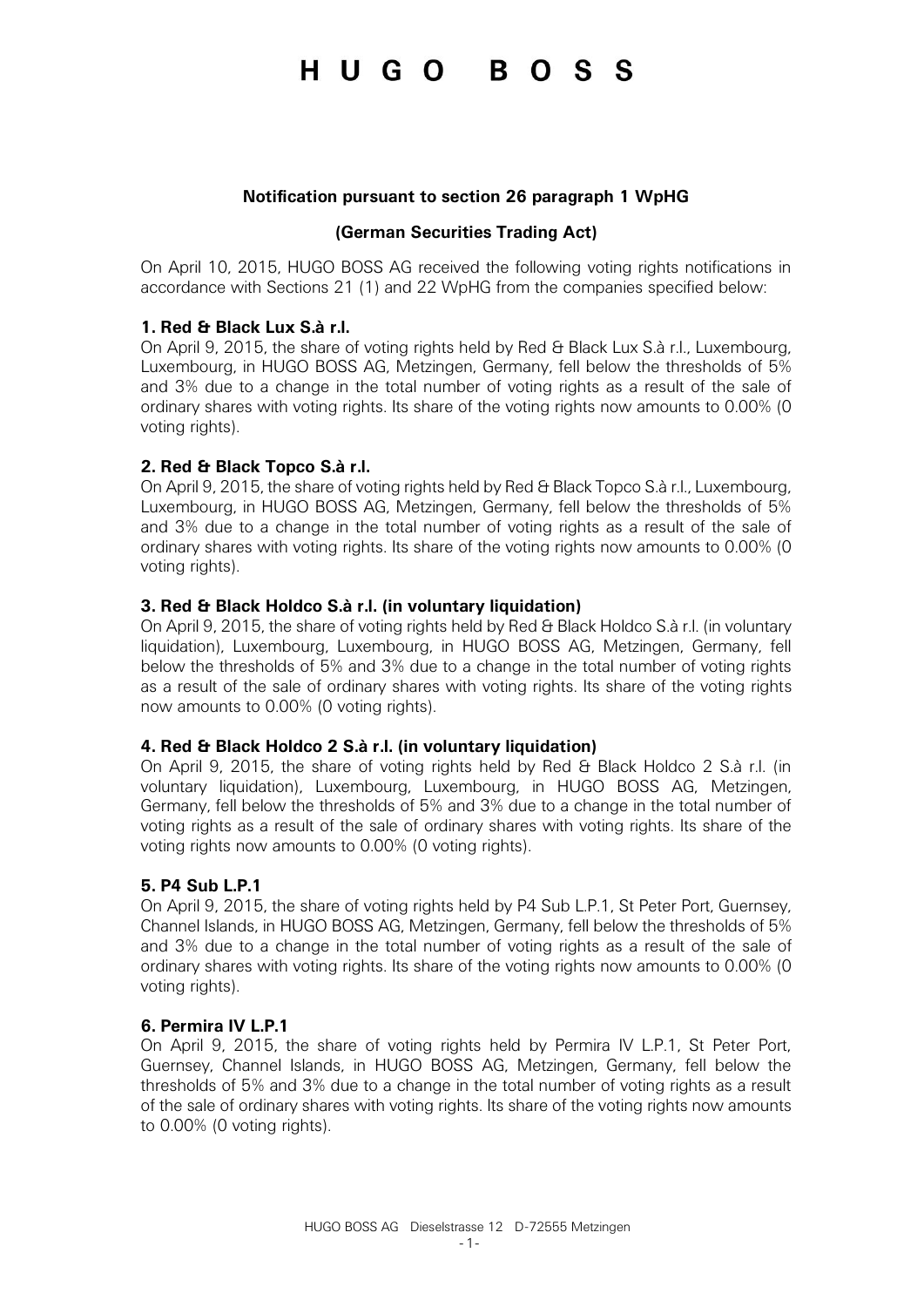# HUGO BOSS

#### **7. Permira IV Managers L.P.**

On April 9, 2015, the share of voting rights held by Permira IV Managers L.P., St Peter Port, Guernsey, Channel Islands, in HUGO BOSS AG, Metzingen, Germany, fell below the thresholds of 5% and 3% due to a change in the total number of voting rights as a result of the sale of ordinary shares with voting rights. Its share of the voting rights now amounts to 0.00% (0 voting rights).

## **8. Permira IV Managers Limited**

On April 9, 2015, the share of voting rights held by Permira IV Managers Limited, St Peter Port, Guernsey, Channel Islands, in HUGO BOSS AG, Metzingen, Germany, fell below the thresholds of 5% and 3% due to a change in the total number of voting rights as a result of the sale of ordinary shares with voting rights. Its share of the voting rights now amounts to 0.0% (0 voting rights).

## **9. Permira IV L.P.2**

On April 9, 2015, the share of voting rights held by Permira IV L.P.2, St Peter Port, Guernsey, Channel Islands, in HUGO BOSS AG, Metzingen, Germany, fell below the thresholds of 5% and 3% due to a change in the total number of voting rights as a result of the sale of ordinary shares with voting rights. Its share of the voting rights now amounts to 0.00% (0 voting rights).

## **10. P4 Co-Investment L.P.**

On April 9, 2015, the share of voting rights held by P4 Co-Investment L.P., St Peter Port, Guernsey, Channel Islands, in HUGO BOSS AG, Metzingen, Germany, fell below the thresholds of 5% and 3% due to a change in the total number of voting rights as a result of the sale of ordinary shares with voting rights. Its share of the voting rights now amounts to 0.00% (0 voting rights).

#### **11. Permira Investments Limited**

On April 9, 2015, the share of voting rights held by Permira Investments Limited, St Peter Port, Guernsey, Channel Islands, in HUGO BOSS AG, Metzingen, Germany, fell below the thresholds of 5% and 3% due to a change in the total number of voting rights as a result of the sale of ordinary shares with voting rights. Its share of the voting rights now amounts to 0.00% (0 voting rights).

#### **12. Permira IV GP L.P.**

On April 9, 2015, the share of voting rights held by Permira IV GP L.P., St Peter Port, Guernsey, Channel Islands, in HUGO BOSS AG, Metzingen, Germany, fell below the thresholds of 5% and 3% due to a change in the total number of voting rights as a result of the sale of ordinary shares with voting rights. Its share of the voting rights now amounts to 0.00% (0 voting rights).

#### **13. Permira IV GP Limited**

On April 9, 2015, the share of voting rights held by Permira IV GP Limited, St Peter Port, Guernsey, Channel Islands, in HUGO BOSS AG, Metzingen, Germany, fell below the thresholds of 5% and 3% due to a change in the total number of voting rights as a result of the sale of ordinary shares with voting rights. Its share of the voting rights now amounts to 0.00% (0 voting rights).